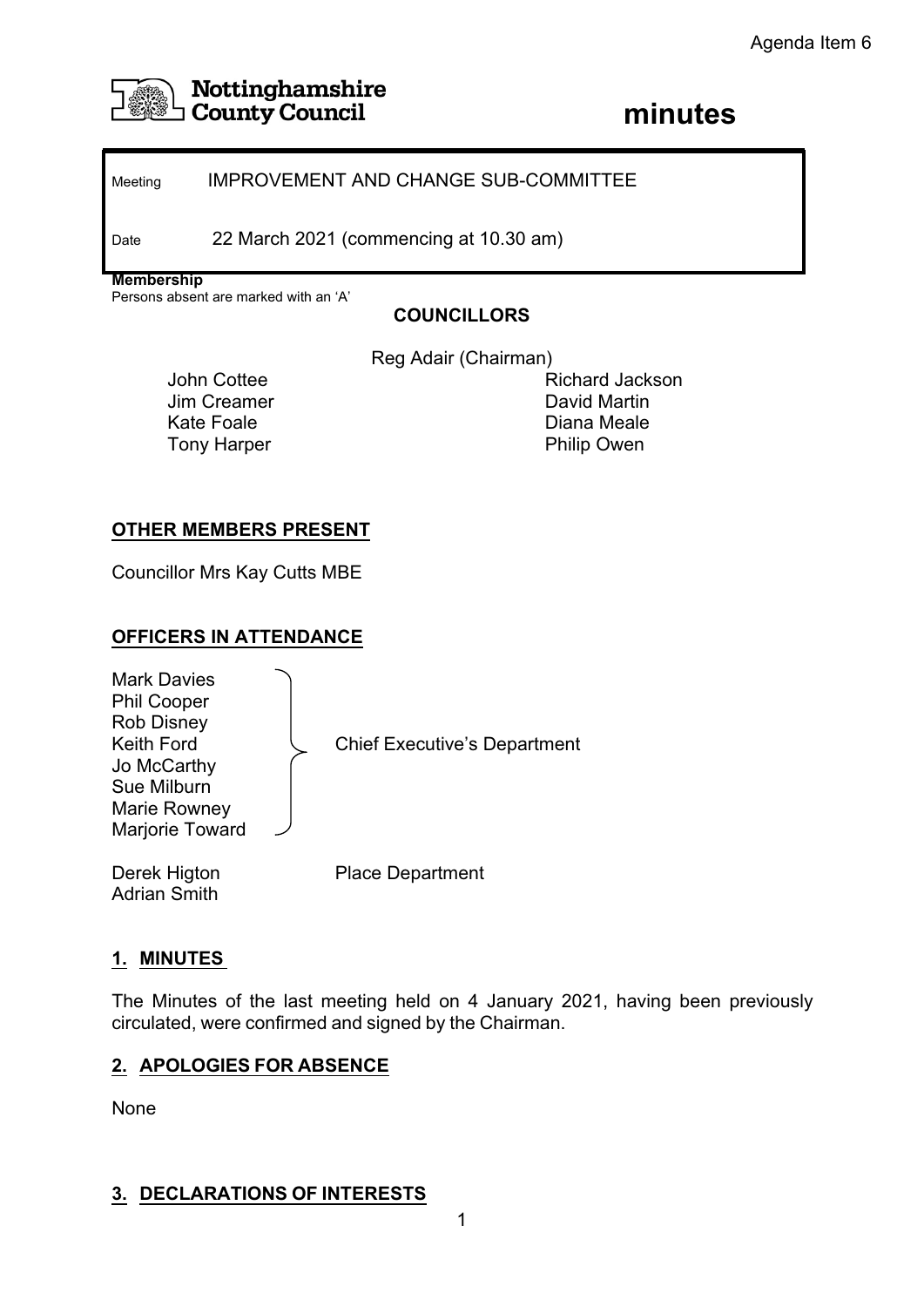None

## **4. IMPROVEMENT AND CHANGE IN THE PLACE**

Adrian Smith, Corporate Director, Place Department presented the report which gave an update on the approach to service improvement and transformation within the Department and on progress since the last report in November 2019.

#### **RESOLVED 2021/04**

That there were no actions required in relation to the report.

## **5. A NEW SMARTER WORKING VISION FOR THE COUNTY COUNCIL**

Derek Higton, Service Director, Place and Communities introduced the report and Phil Cooper, Project Manager, gave a presentation on the new Smarter Working Vision, responding to Members' comments and queries.

#### **RESOLVED 2021/05**

- 1) That no actions arising from the report were required.
- 2) That an update report be scheduled within the work programme for consideration by the Sub-Committee within the next six months.

#### **6. TRANSFORMATION AND CHANGE AND PERFORMANCE, INTELLIGENCE AND POLICY TEAMS**

Sue Milburn, Group Manager, introduced the report which provided an update on progress with implementing the approved high level structures for the Transformation and Change and Business Intelligence functions and sought approval for the proposed full structures and funding arrangements and for a review of the new model and structures to be undertaken in early 2022.

## **RESOLVED 2021/06**

- 1) That the proposed detailed structure for the Transformation and Change and Business Intelligence teams be approved.
- 2) That the funding arrangements as set out in paragraphs 29-33 of the report be approved and a request for permanent contingency of up to £0.27m, as set out in paragraph 33 of the report, be made to Finance and Major Contracts Management Committee
- 3) That further update reports on the implementation of the model and the definition, initiation and delivery of the cross-Council transformation programme be made to future meetings of the Sub-Committee.
- 4) That the new model and structures for transformation and change be reviewed in early 2022, with the outcome of the review and any consequent recommendations reported to the Sub-Committee.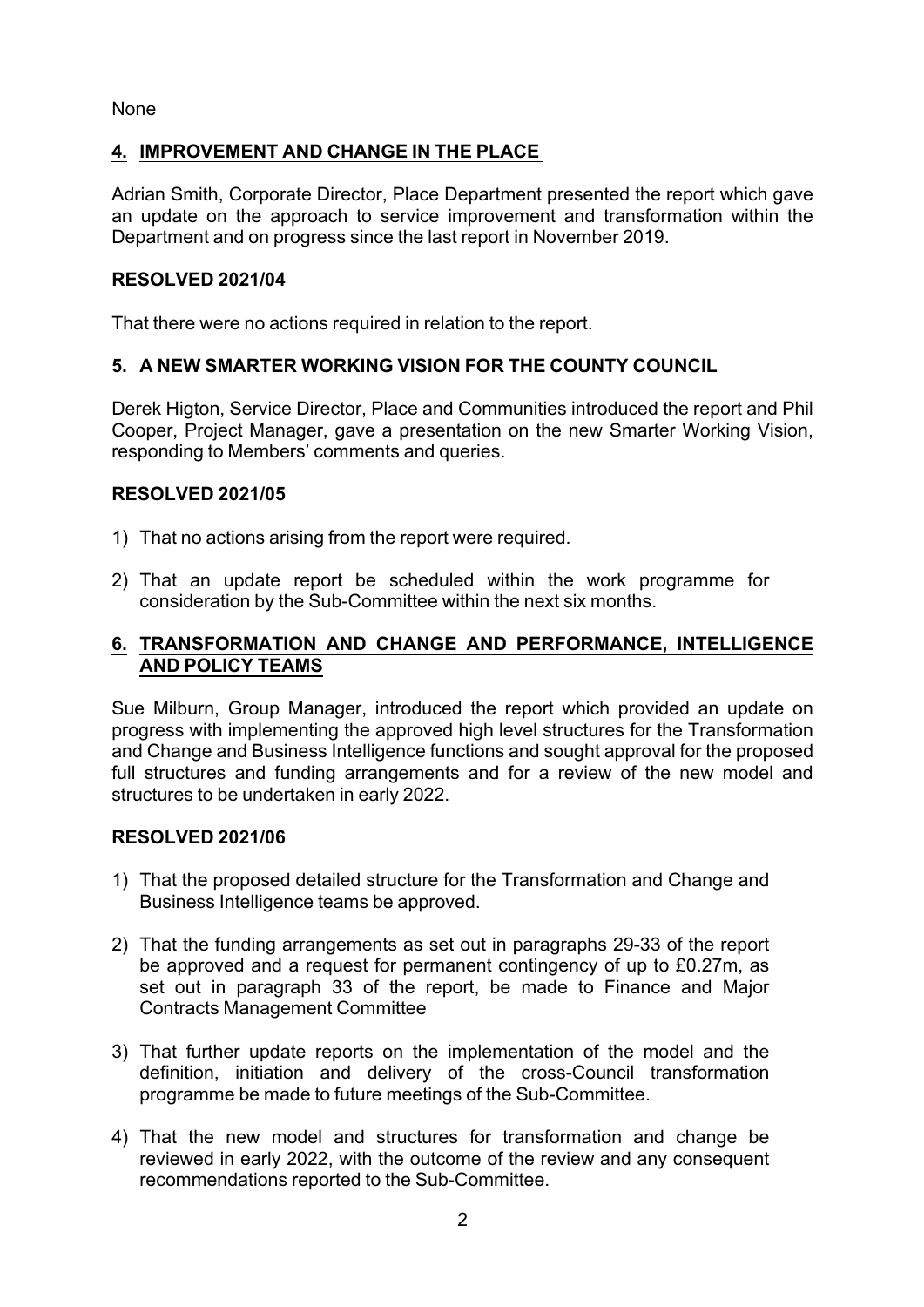#### **7. PROGRESS REPORT ON DELIVERY OF IMPROVEMENT AND CHANGE PROGRAMMES, PROJECTS AND SAVINGS**

Jo McCarthy, Portfolio Manager, introduced the report which provided an update, by exception, on departmental Improvement and Change portfolios and outlined progress towards delivery of the Council's current savings and strategically significant programmes and projects.

#### **RESOLVED 2021/07**

1) That no actions arising from the report were required.

## **8. TECHNOLOGY UPDATE**

Mark Davies, Interim Head of ICT, introduced the report which summarised ICT work being undertaken and planned for completion in the next 12 months.

In response to issues raised by Members during the debate, Mark Davies agreed to share with Members further information about the Coviz tracking application and any plans for including Members in the Partner Printing solution post-election.

#### **RESOLVED 2021/08**

1) That further updates on the work to improve service area delivery and efficiency, as detailed in the report, be submitted to future meetings of the sub committee.

## **9. MY NOTTS APP – PLANNED IMPROVEMENTS AND PROGRESS UPDATE**

Marie Rowney, Group Manager, introduced the report and gave a presentation around statistics, feedback, improvements and progress to date with the My Notts App.

During discussions, Members requested that a further tile about reporting drainage issues be added to the app.

#### **RESOLVED 2021/09**

- 1) That the details shared about current statistics, usability, proposed changes and options be noted.
- 2) That the My Notts app be updated in line with the request made by Members.

#### **10.WORK PROGRAMME**

#### **RESOLVED 2021/10**